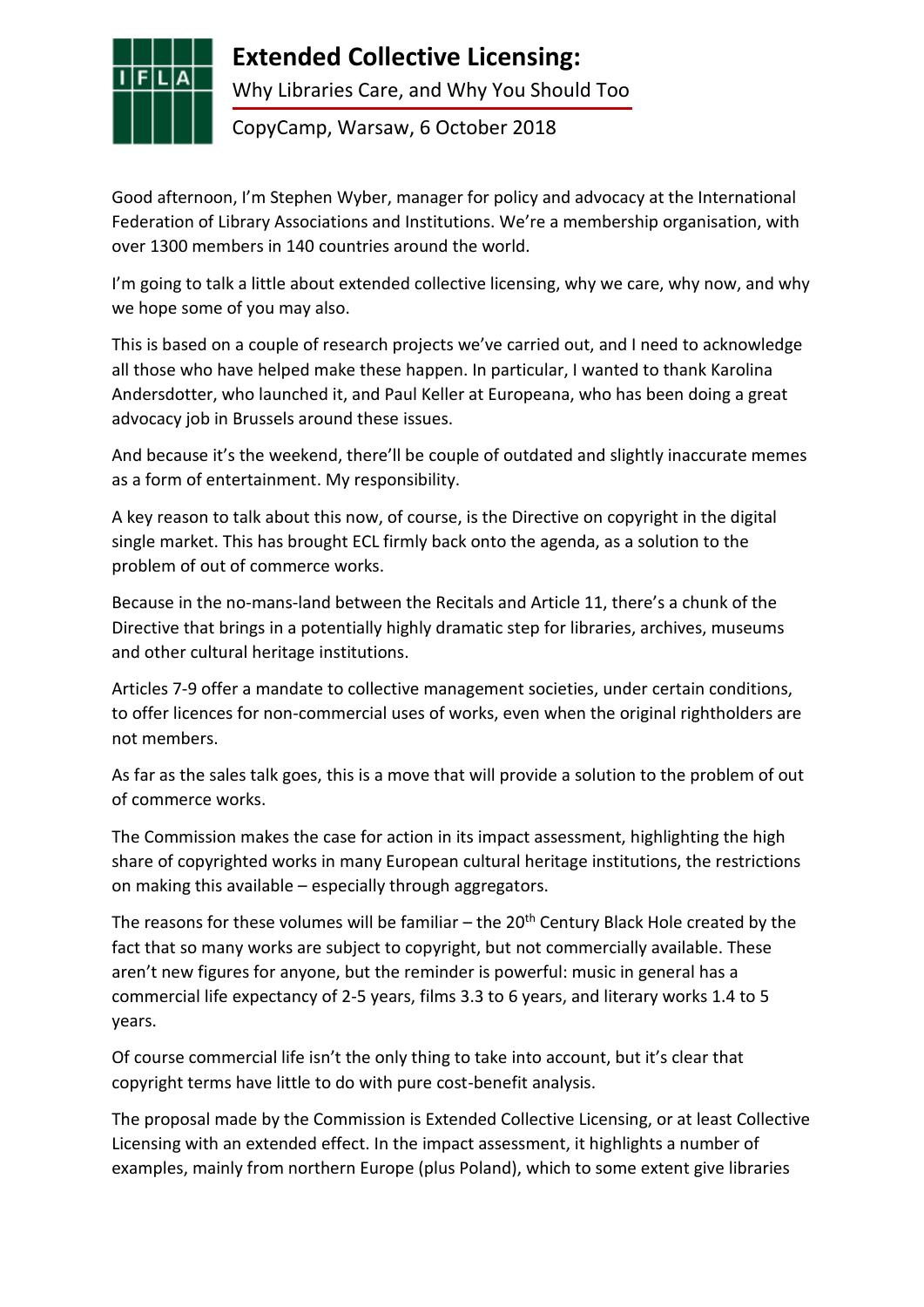

and other cultural heritage institutions the possibility to digitise works and make them available online.

This is an attractive idea.

Collective licensing, when it works well, is a great way to simplify the lives of creators, cultural heritage institutions, and users. There are great examples out there. The costs of rights clearance for libraries can hit dozens of euros – and hours of work – per book or other material.

When there's more than one rightholder involved – which is pretty standard, given how many different forms of copyright there are, it gets worse. It's great to have a one-stopshop.

Extended collective licensing goes further by allowing collecting societies to offer licences – and collect revenues – on behalf of non-members.

And again, when it works, it can be very powerful in terms of simplifying the lives of cultural heritage institutions. Norway continues to be a great example, where the Bokhylla programme means that all books published before 2000 are available online. The presumption of representation in Germany means that all books published until the late 1960s are available.

Of course, these come at a cost, and when a government is willing to properly fund culture and heritage, things are always going to be easier. Yet it is proof that this concept can work.

But just because it can work, this doesn't mean that it does, or will, work everywhere. However, this is far from always the case.

While collecting societies themselves are increasingly keen to promote extended collective licencing, a report by IFLA looked at the situation in countries where ECL has been implemented or discussed.

The findings – at least for libraries and archives – were that the success of ECL – or equivalent schemes, depended very much on a number of conditions being in place.

Among these, there a culture of collective management, and closely related to this, a sense of trust in the organisations managing rights. Strong governance and transparency are at the heart of this, for example around the way in which undistributed money is spent.

The \$15M saved up by the Australian Copyright Society in order to carry out political lobbying, or the disastrous property investments of the South African Music Rights Organisation, while potentially within the rules, do not inspire confidence.

A further condition is representativeness. A collecting society with limited membership is unlikely to have legitimacy in collecting money on behalf of everyone else. Especially as, thanks to the indiscriminate nature of copyright, we are all rightholders.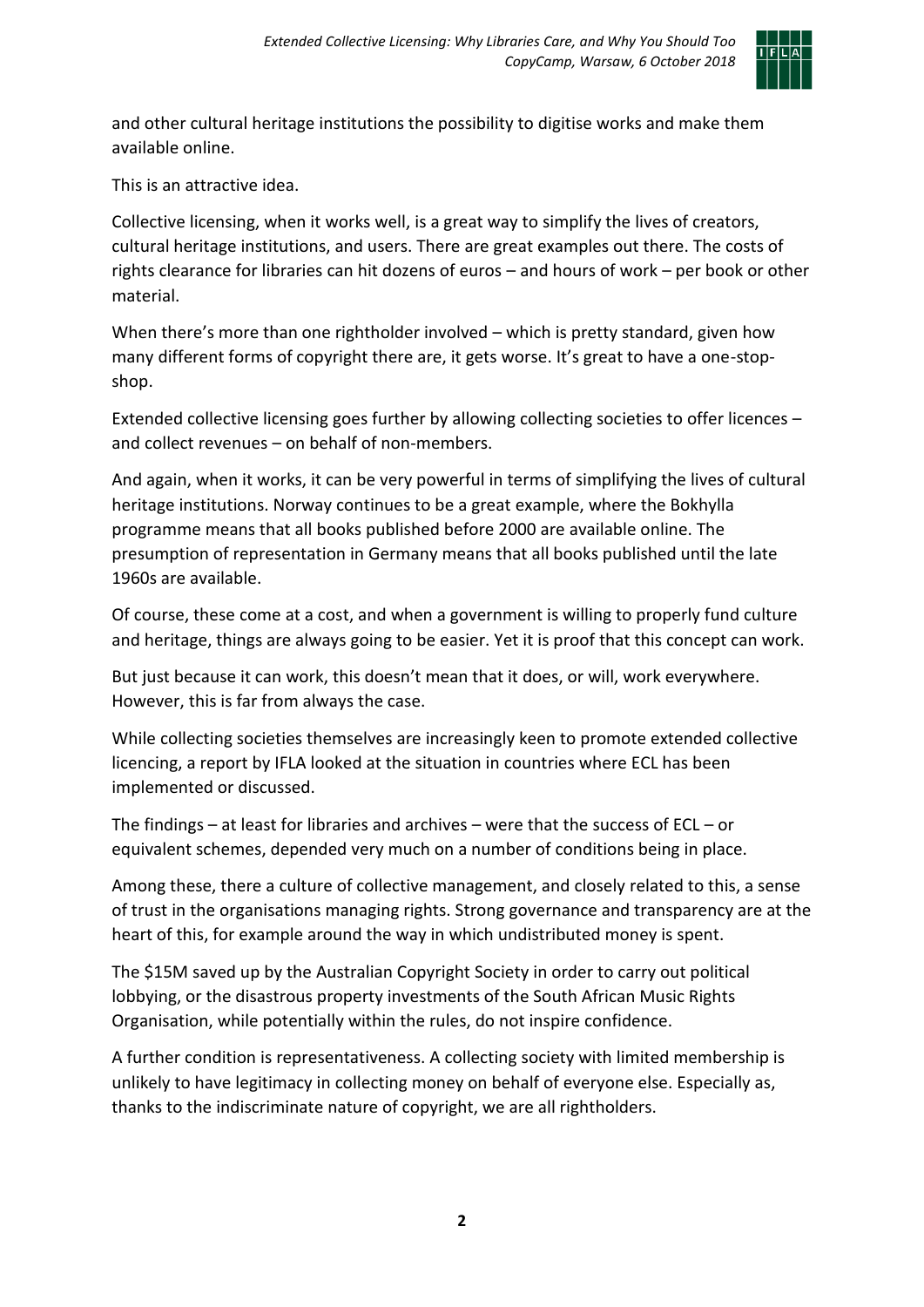

It's important that a large share of creators, in a relevant sector, are engaged, and not just the most successful few, otherwise ECL will primarily serve to shift money away from smaller (and non-commercial) producers into the hands of larger commercial ones.

Linked to this, our report also suggests that care needs to be taken not only to respect the rights of those who have put their works out under open licences. Without care, there's always a risk that ECL or unwaivable remuneration makes this meaningless.

And, being selfish, they also need to work for libraries and cultural heritage institutions. While our institutions may not be such a big deal for collecting societies, the actions of collecting societies are a big deal for cultural heritage.

So licences offered should be meaningful, and cover liability for library uses. They need to be reasonably priced, and subject to a balanced negotiation. For libraries, there is also a real issue about CMOs holding rights, but not wanting to open discussions, either because they don't have the mandates, or out of their own decision-making.

We also recommend that both rightholders – and libraries – should be able to opt out, and negotiate individual licences.

Yet of course all this is dependent on a CMO existing that can actually offer licences. And, this is the subject of the other bit of research I want to talk about.

Because the model set out by the Commission doesn't work where there isn't a collecting society in place to deliver.

Fortunately, this is also a much easier thing to verify. And this is what we sought to do  $$ trying to build up a map of the extent to which CMOs exist across sectors in the EU, and whether they are offering, right now, the sorts of licences libraries need.

Not extended collective licences, but licences for works by their members.

Because the key assumption behind the Commission's proposal is that these CMOs exist. That there are enough organisations, in enough sectors across Europe, to make it possible to give greater access.

So we started by working with Kennisland to pull together a list of CMOs across Europe, and then surveyed our members in order to understand what sort of rights they offered.

As before, we weren't looking to find out about how representative or transparent CMOs are – simply where, and in what sectors, they exist.

This would offer us at least an idea of where one of the crucial conditions for the Commission's solution to work exists.

We looked at all EU Member States, as well as Norway, Iceland, Serbia, Australia and North America, and across eleven categories of works – books, newspapers, journals, magazines, photographs, artistic works, sound recordings, performance, composition, film and broadcast.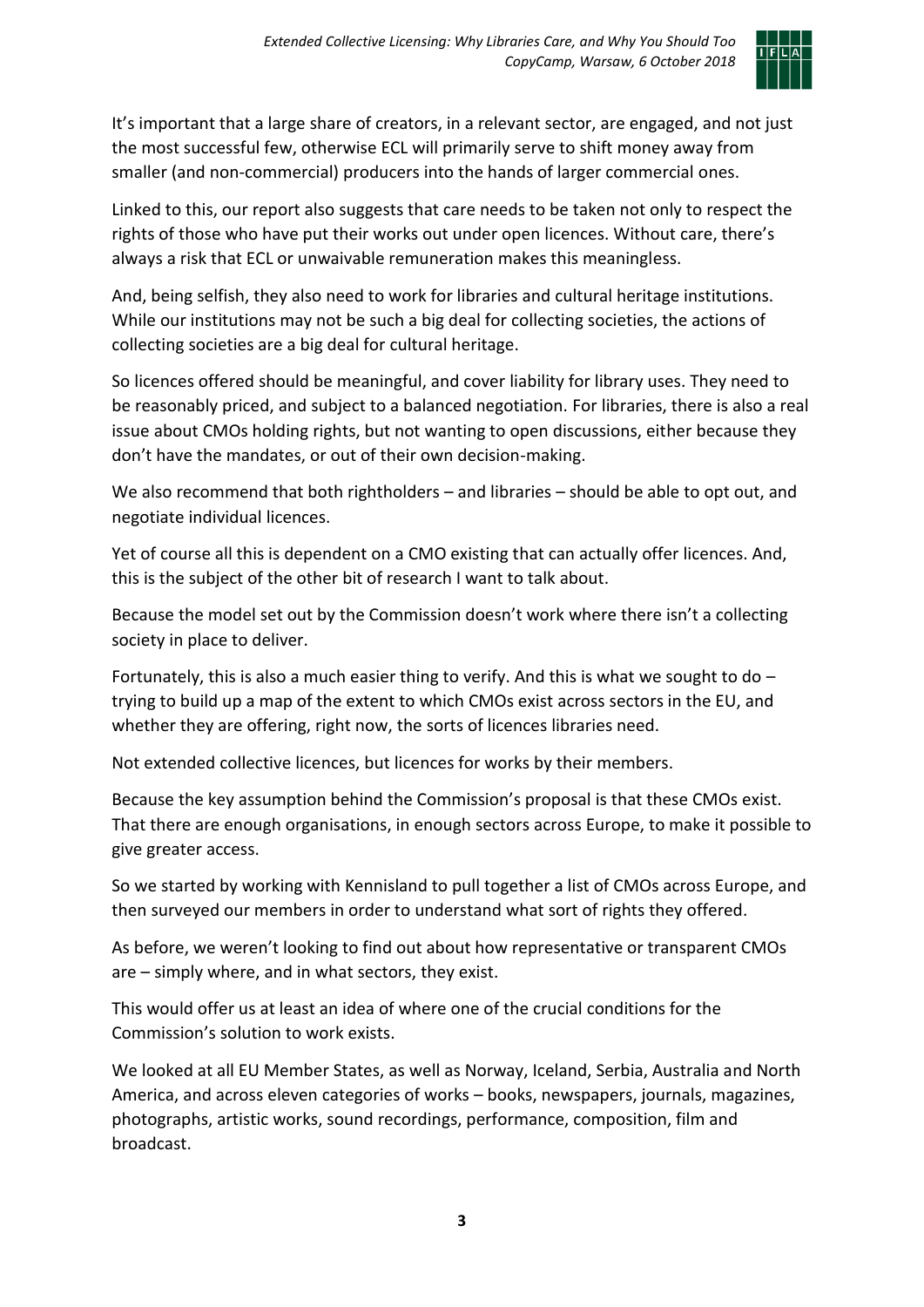

And we looked at whether licences existed at all, whether they were tailored to library and cultural heritage institutions, whether they allowed for on-the-premises access, for massuploads to the Internet, and for educational uses.

These are preliminary results, and we are still missing some crucial countries, not least France and Germany. We welcome any volunteers from these countries, as well as Portugal, Lithuania, Belgium and Hungary in order to help us complete the data. I'll of course make this available afterwards for anyone who wants to look through and make comments.

So to start with where CMOs exist, the news is perhaps relatively good, at least in the case of books, newspapers, journals, magazines, and sound recordings, the situation is relatively good. Crucially, of course, in over a third of countries for which we have figures, it simply isn't possible to get a collective licence for photographs, artistic works, performances, composition, film or broadcast.

This represents a real limitation on the possibility to give access to works in any form, paid or otherwise. In effect, the risk is that it is only the largest rightholders who licence, while the works of others are used without payment, or at all. Not a great move for cultural diversity in Europe.

As mentioned, we also wanted to look at whether licences that work for libraries and cultural heritage institutions. Critically, these are not your standard users. They are noncommercial, in general. The uses they encourage too.

Insofar as they are publicly funded, there's also a fundamental issue about how public money is being spent.

And here, we already see that there's more of an issue. Even for books – where 23 of 26 countries had CMOs offering licences in general, only 13 – half – have CMOs which offer licences tailored to CMOs.

In the context of the reform underway in the EU, this is already a concern. How can we expect CMOs to offer libraries licences for works by non-members when they are not even doing so for their members?

The situation is even more dramatic when it comes to whether licences are available for uploading works to the Internet. In the end, this is the goal of the reform  $-$  it's pretty central.

But right now, the situation isn't remotely close to delivering this. Less than one in five countries has a CMO offering licences for mass-uploading of work in all of the categories of works we're looking at. In the case of sound recordings, performances, compositions, film and broadcast, we're at less than 10%. These are some of the most evocative, most powerful materials we have. And they are likely to remain locked up.

Finally, we looked at education. A slightly more positive picture here, but still worrying. Because it's only in the case of books that at least half of countries have collecting societies offering licences for educational uses.